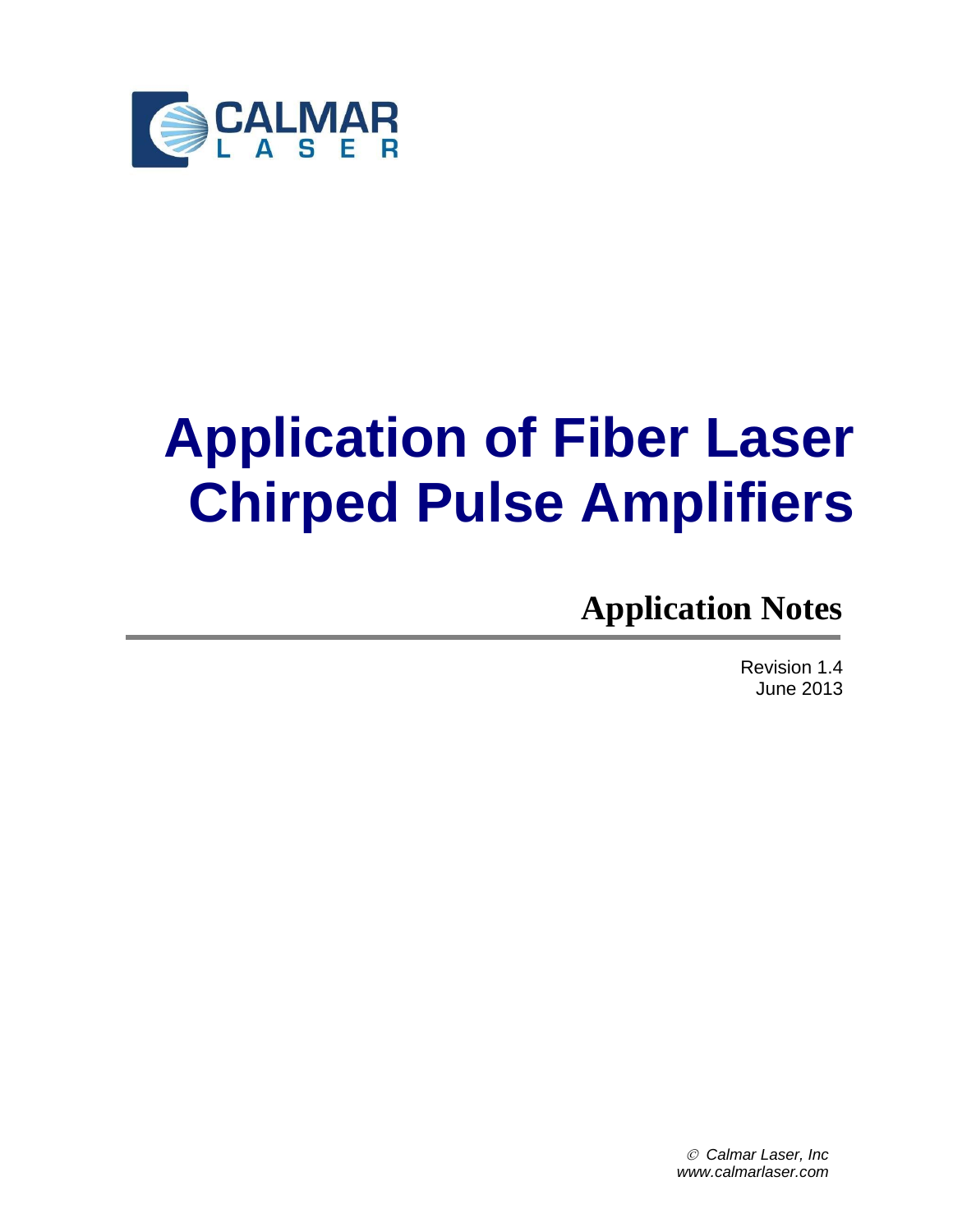

## **Overview**

Ultrashort pulses are a new technology with many applications from sampling to non-thermal machining and surgery. Fiber lasers provide a stable and reliable mode-locked platform for generation of these pulses. These ultrashort pulse fiber lasers are the primary expertise of Calmar Laser.

Rather than higher average power, higher energy pulses are sometimes required for applications such as non-thermal machining or surgery. However, the small optical mode diameter in a fiber limits short pulse energy throughput due to nonlinear optical mechanisms. Although fiber lasers can generate Kilowatts of average laser power, sub-picosecond pulse energies are limited to 10s of µJ in commercial systems today. The Fiber Laser Chirped Pulse Amplifier (FLCPA) is one method for increasing the energy output of a fiber to many µJ and above.

The Chirped Pulse Amplifier is a method for amplifying short pulses by time stretching in such a way that the stretched pulse can later be recompressed back into a short pulse after the fiber amplifier system. The typical method for stretching is to "chirp" the short pulse, where different optical frequencies are delayed by different amounts of time to create a much longer pulse. The chirp stretching can be accomplished with a grating pair or a fiber grating. The typical method for recompressing a chirped pulse is a grating pair in free space at the exit aperture of the laser. This grating pair is the only free-space element of the FLCPA, which typically emits a beam in free space that's guided to the target by free-space optics that can handle the high peak energy. For more details on this process, see our white paper "Fiber Laser Chirped Pulse Amplifier".

Although FLCPA have been demonstrated to generate 100s of  $\mu$ J of optical pulse energy in scientific experiments, current commercial FLCPAs are in the 10 µJ range. With a pulse rate of 100s of KHz, overall FLCPA produce an average power of several Watts of high energy subpicosecond pulses.

## Advantages of Lasers for Material Removal

- Capable of processing in the atmosphere
- Maintenance Free No need to replace blades, drill bits and laser works for long time continuously.
- Not cause wastes. Wastes after process will evaporate.
- No need to use cutting fluid.
- Capable of 100 µm or less processing.
- Capable to rather easily cut, drill or process hard materials like diamonds, ceramics, SiC and so on.
- Capable of selective processing in Dry Process.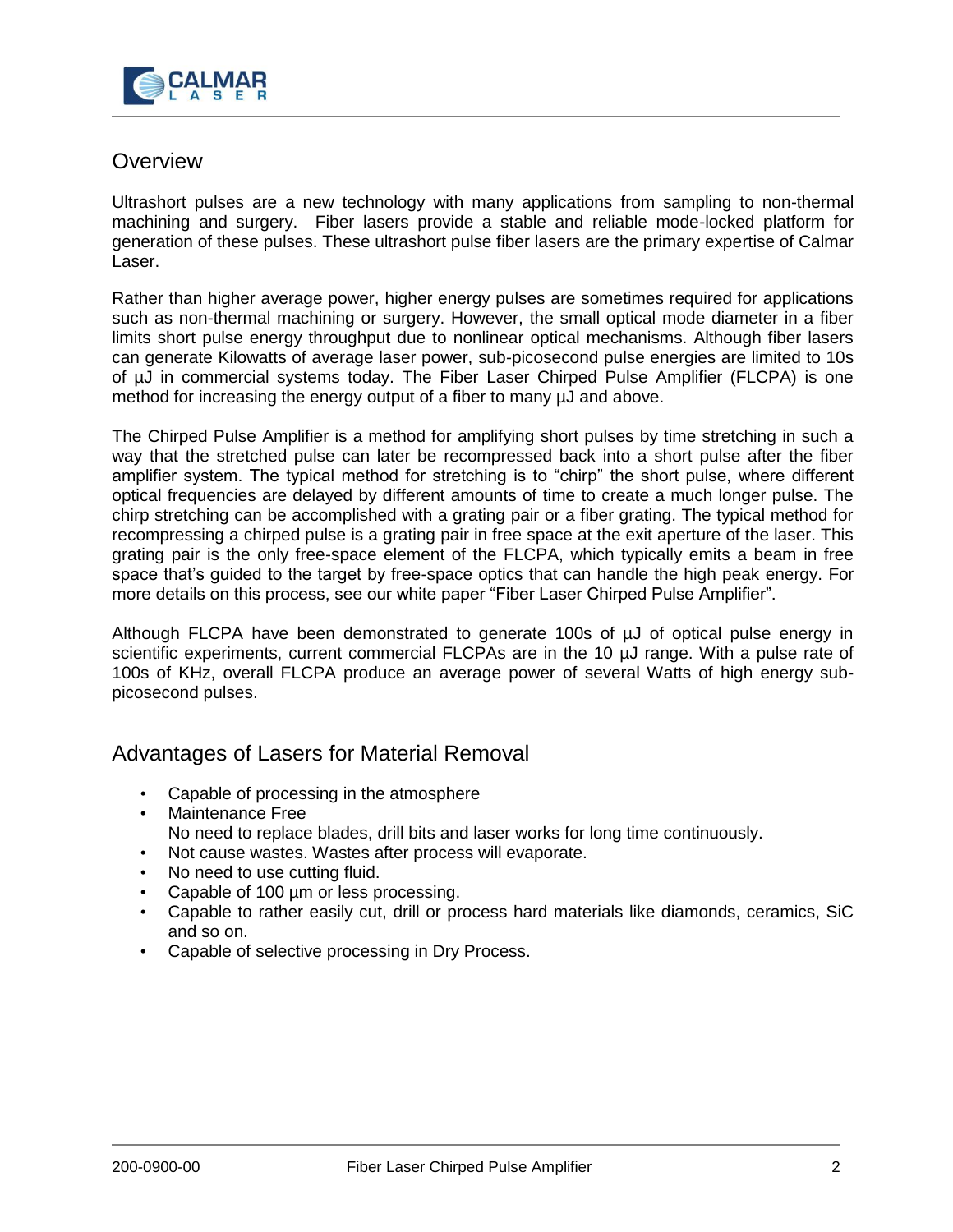

# Advantages of High Energy Ultrafast Pulses for Material Removal

For machining and surgical applications, a pulse width under 1 picosecond works through ablation rather than heating and melting. Energy deposited by the laser upon a surface cannot thermally propagate a significant distance into the material during the time of the pulse, so thermal effects and material stress are significantly reduced. Deposition of energy in subpicosecond times causes the surface material to become a plasma that consumes the pulse energy and dissipate in a gas phase, leaving a clear cutting edge. The uncut material remains in original form with greatly reduced stress, fractures, melts, or other unwanted thermal processes. In contrast, a laser with nanosecond or longer pulses, will leave a large "heat affected zone" around the cutting edge, as well as numerous stress fractures.

Although a 0.5 to 0.7 picosecond pulse generated by a fiber laser is longer than achievable by a solid state laser, the laser-material interaction remains dominated by ablation for subpicosecond pulses. As such, the fiber laser CPA is an excellent candidate for such applications with equal capability. Most importantly, the stability, reliability, compactness, lifetime, and total cost of ownership of a fiber laser system is a major advantage for commercial use.

#### **Comparison of Pulsed versus Ultrafast lasers**

| <b>Parameter</b>                   | <b>Long Pulse Lasers</b>                      | <b>Ultrafast Laser</b>       |  |
|------------------------------------|-----------------------------------------------|------------------------------|--|
| <b>Pulse Width 'T'</b>             | $T > 5$ ps                                    | $T < 5$ ps                   |  |
| <b>Damage Mechanism</b>            | <b>Thermal Melting</b>                        | Ablation                     |  |
| <b>Optical Physics</b>             | Absorption/Heating                            | Zener Ionization             |  |
| <b>Wavelength Requirement</b>      | Absorbed by Material                          | Any Material & Wavelength    |  |
| <b>Pulse Damage Threshold</b>      | $~\sim$ T <sup>1/2</sup>                      | $\sim$ 1-5 J/cm <sup>2</sup> |  |
| <b>Stress</b>                      | <b>Thermal Shock &amp; Cracks</b><br>None     |                              |  |
| <b>Heat Affected Zone</b>          | thickness $\sim (DT)^{1/2}$                   | None                         |  |
| <b>Material Removal Rate</b>       | Depth $\sim$ (DT) <sup><math>1/2</math></sup> | Depth ~30-50 nm/Pulse        |  |
| <b>Maximum Pulse Rate</b>          | $~\sim$ MHz                                   | $100$ KHz $- 1$ MHz          |  |
| <b>Uniformity of Cut Dimension</b> | 20-50%                                        | 1%                           |  |

*D is the diffusion constant. T is the Pulse Width of the laser.*



Thermal Drilling / Cutting

Ablation Drilling / Cutting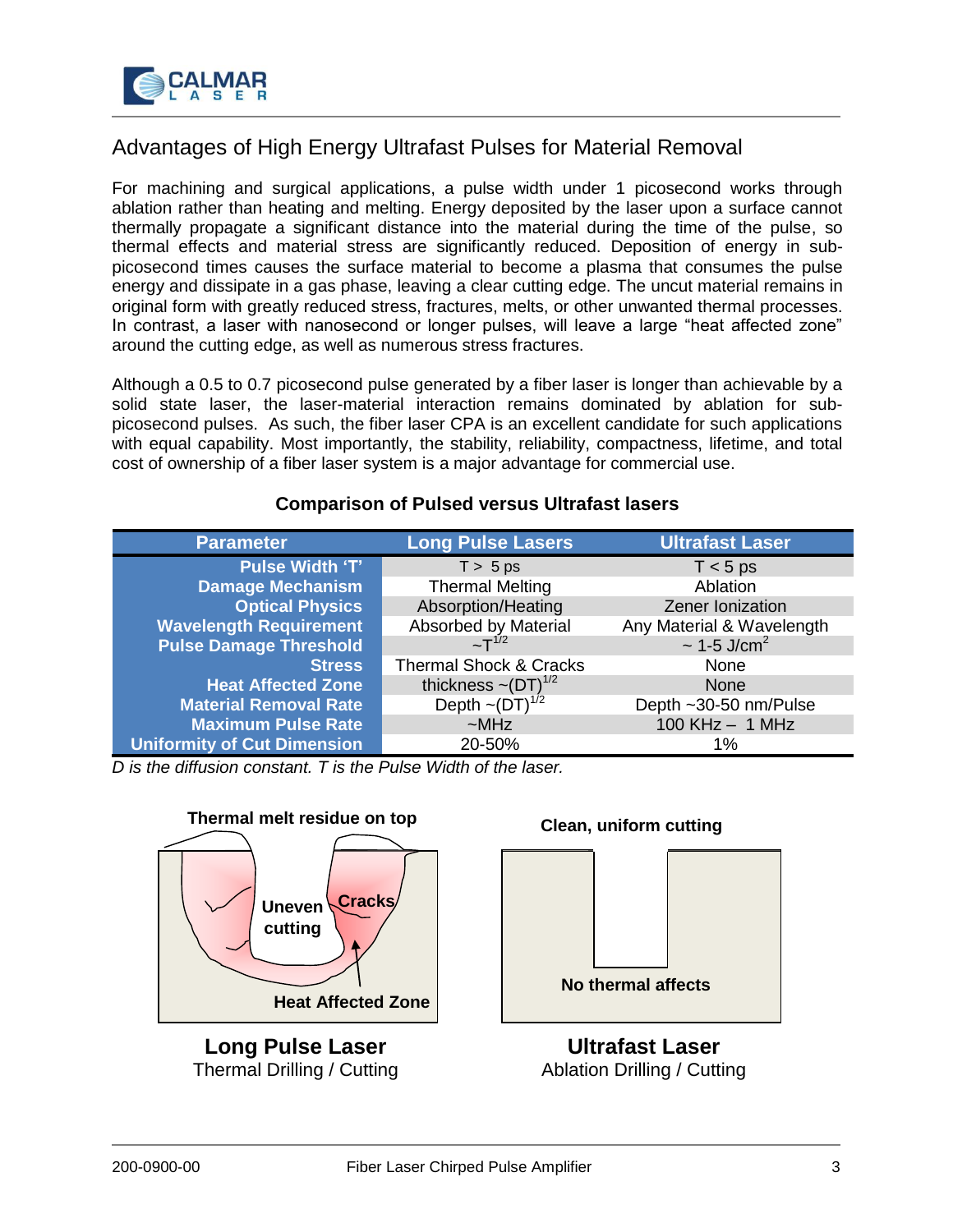

# Material Physics of High Energy Ultrafast Pulses

As a high energy laser pulse duration reduces below a few picoseconds, the damage threshold becomes deterministic and is very sharp and reproducible (within 1%), as opposed to the 20–50% variations with the stochastic behavior of longer pulses (> 5ps). The reason for this ultrafast deterministic behavior has been ascribed to a physical process that is dependent primarily on the valance band electron density, which remains quite uniform across a given material, as well as fairly stable across many different materials. ). [1] [2]

This ablation process starts with an optically induced Zener ionization followed by Zener-seeded avalanche ionization. The material removal per pulse is typically around 30 to 50 nm deep, which is the optical penetration or "skin depth" for a plasma density of  $\sim$ 10<sup>23</sup>/cm<sup>3</sup>, equal to the valance band electron density for many materials. Furthermore, because of the Zener initiation mechanism, the intensity threshold for damage remains nearly constant at a few  $J/cm<sup>2</sup>$  with pulse widths from 5 to 100 fs. [3]

The ultrashort laser pulse ablation process emits particles for up to several hundred nanoseconds after the laser pulse, observed to occur in two distinct steps. Variation of optical pulse duration in the range of 200 fs to 3.3 ps shows no significant effect on this ablation behavior. [4] In the first step, a thin layer of the surface on the order of the optical penetration depth of the laser pulse (~50 nm) is ablated by electron emission, sublimation, transition to the plasma state and gasdynamic effects. This ablation process proceeds on a nanosecond time scale or faster. [4]

The second distinct emission step originates from the remaining heat that is meanwhile diffusing into the material, so that thermal effects on longer time scales can occur. This second ablation step is assumed to result from boiling after heterogeneous or homogeneous nucleation. This second step starts after about 40 ns with emission of hot material and droplets, increases to a maximum after about 150 ns and then vanishes after a few microseconds. If the laser pulse energy is reduced towards the critical threshold, the amount of material emitted in this second step is observed to significantly decrease. [4]

The laser is typically focused onto the material with a spot diameter of approximately 10 to 20  $\mu$ m. Thus a 10  $\mu$ J energy laser pulse will provide a fluence of 2-10 J/cm<sup>2</sup>, the damage threshold of most materials. At a 10 to 20 µm spot diameter, the laser can remain focused over a depth of  $\sim$ 100 to 500 µm, respectively. Furthermore, the focusing lens should stand off 1 to 2 cm from the material to reduce material spray. A forming gas flow is useful to remove the effluent from obscuring the view of the laser (see below). This forming gas should be vented in a safe manner as it contains the ablated material in a gaseous form, which could be toxic or harmful if inhaled.

For a material removal of ~50 nm depth per pulse, a Calmar FLCPA operating at a pulse repetition rate of 100 KHz can drill at a depth rate up to 5 mm/sec. Often, for shallow drill depths the cut rate can be limited by movement of the laser or material between pulse trains.

For repeated drilling of deeper holes at one location, or "percussion" drilling, two physical mechanisms come into play. [5] First, the plasma emission from the ablated material can block the light of the next pulse as the repetition rate approaches 1 MHz, reducing the drill rate to as low as 10 nm/pulse. [4] Second, residual heat can build up at the drill point, which aids in the drill rate, but through a thermal rather than ablation process at the expense of a poor quality thermal hole.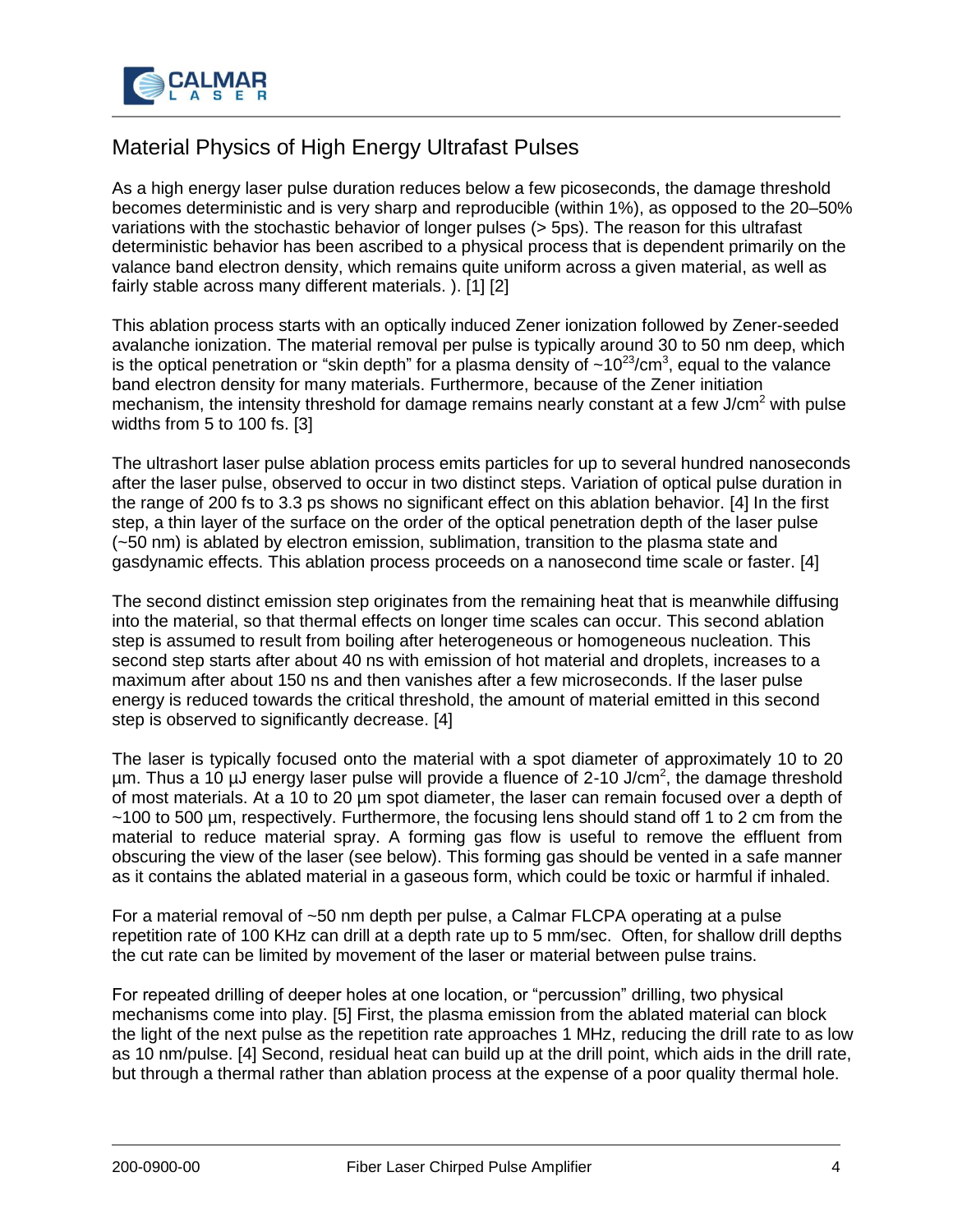

[5] As such, the repetition rate of ultrafast athermal percussion drilling is limited to a few 100 KHz to 1 MHz, with the higher rates possible on higher conductivity materials like copper.

As an alternative to percussion drilling, "trepanning", has greatly improved the quality of holes at higher repetition rates of ultrafast lasers. [5] Laser trepanning consists in moving the beam on a circular path relative to the target, differently from percussion drilling in which consecutive pulses are superimposed in the same focal volume. The scanning helps in avoiding plasma attenuation and thermal buildup effects. Similarly, linear scanning can also be beneficial for fast clean cuts.

#### **Technical References**

[1] Du, D., Liu, X., Korn, G., Squier, J., & Mourou, G. (1994). Laser-induced breakdown by impact ionization in Si02 with pulse widths from 7 ns to 150 fs. *Appl. Phys. Lett. , 64*, 3071–3073.

[2] Joglekar, A. P., Liu, H.-h., Meyhofe, E., Mourou, G., & Hunt, A. J. (2004). Optics at critical intensity: Applications to nanomorphing. *Proc. Nat. Acad. Sci. , 101* (16).

[3] Lenzner, M., Kruger, S., Sarania, S., Cheng, Z., Spielmann, C., Mourou, G., et al. (1998). Femtosecond Optical Breakdown in Dielectrics. *Phys. Rev. Lett. , 80*, 4076-4079.

[4] König, J., Nolte, S., & Tünnermann, A. (2005). Plasma evolution during metal ablation with ultrashort laser pulses. *Optics Express , 13*, 10597-10607.

[5] Ancona, A., Röser, F., Rademaker, K., Limpert, J., Nolte, S., & Tünnermann, A. (2008). High speed laser drilling of metals using a high repetition rate, high average power ultrafast fiber CPA system. *Optics Express , 16* (12), 8958- 8968.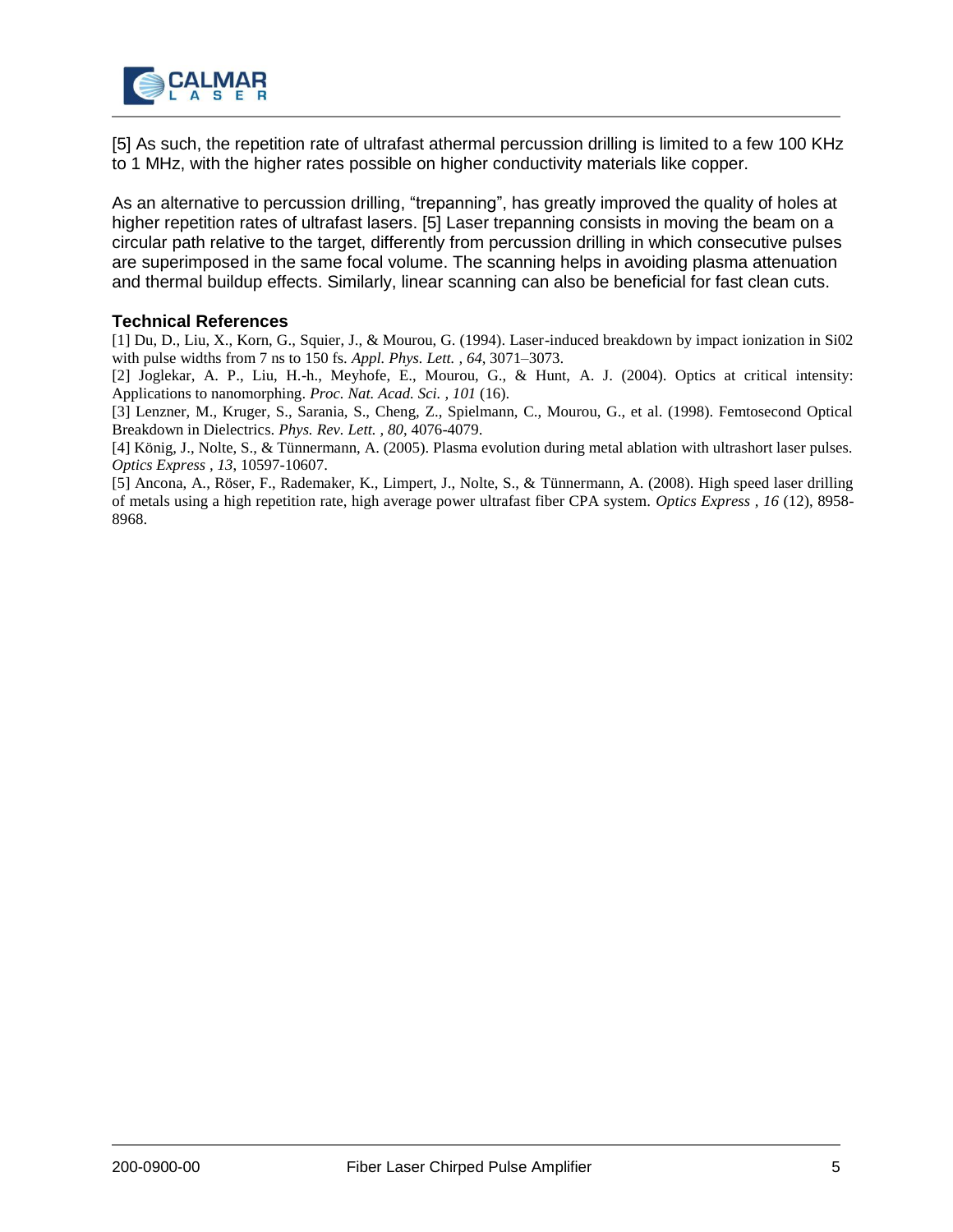

## Applications

Calmar's FLCPA has applications in bio-medical, precision material processing, and nanostructuring

#### **Ophthalmology**

Femtosecond laser cataract procedure has recently gained significant market presence, with new tools from companies such as Alcon, LensAr, Optimedica, and Technolas PV. The Cazadero laser is ideal for this application, which consists of four major procedures:

- Laser Capsulotomy
	- $\circ$  This procedure cuts the outer surface of a 3D cylindrical section of the cornea to allow it to be removed. The location of the cut is usually defined by surgeon using computer aided suggestions based on advanced 3D imaging, such as Optical Computerized Tomography (OCT).
	- $\circ$  At a laser wavelength of 1.0 µm, the laser light can reach through the cornea to cut before opening a flap, usually starting at the back of the cornea. The femtosecond laser will only cut at the focus by creation of a bubble based on the physical processes discussed before. This beam focus is scanned in the desired 3D cut pattern for creation of the Capsulotomy .
	- $\circ$  Precise cuts (capsulorhexis) are required for accurate vision correction and insertion of advanced Intra-Ocular Lens (IOL) that replaces the cornea. Whereas a good surgeon can cut a 5-8 mm circle manually within a fraction of mm, a femtosecond laser can cut with a precision in the 10s of µm.
	- o Errors in Effective Lens Position (ELP) are biggest source of error in IOL power.
		- 1 mm error leads to a 1.25 diopter change in result.
		- Multifocal IOLs have even tighter tolerance, with errors leading to visual aberrations like halo and coma that are difficult to tolerate.
- Lens Fragmentation
	- $\circ$  Places patterns of cuts on the cornea nucleus to soften harder cataracts
	- $\circ$  Reduces the amount of ultrasound energy from the phacoemulsification probe
	- o Diminishes the risk of capsule complications and corneal endothelial injury
	- $\circ$  Added safety benefits from reducing the number of instruments used, intraocular movements, and manipulations of the lens
- Relaxing incisions
	- o Corneal or limbal relaxing incisions (LRIs) to correct up to 3.5 diopter of astigmatism, flattening the steepest meridian of the cornea, a source of refractive error
	- $\circ$  An axis misalignment of just 58 results in a 17% reduction in effect
- Clear corneal incisions (CCI)
	- $\circ$  Self-sealing CCI is the preferred method of access into the anterior chamber to remove the cornea and implant the new IOL, used by 72% of US cataract surgeons
	- o Not 100% because of obstacle of increased incidence of endophthalmitis
	- $\circ$  Laser-made wounds may have less features of damage and faster healing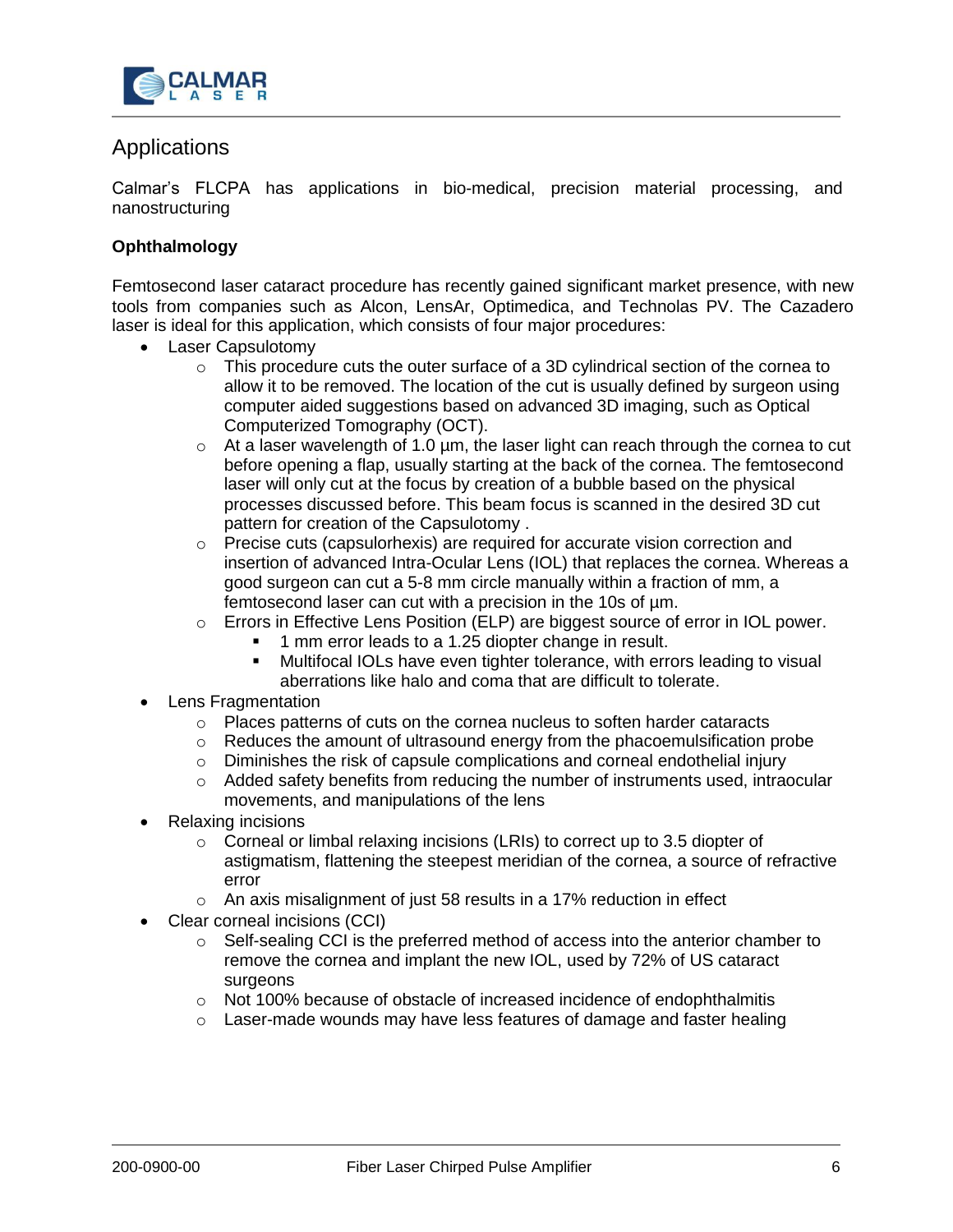

#### **Bio-medical applications**

Because subpicosecond pulses interact with material athermally, FLCPA is a best choice for precision cutting of benign material such as human tissue. Femtosecond lasers have long been used for optical tissue diagnostics and therapeutic surgery. Today they are also used for cutting cornea in the LASIC surgery process.

Furthermore, high energy femtosecond pulses are used to manufacture nano-scale structures for bio-medical instrumentations. Such structures have been used as microfluidic channels for molecule separation. Ultrafast lasers are also used for precision drilling of stents.

#### **Bio-medical Imaging**

The imaging uses three photon fluorescence microscopy to image vascular structures and red florescent protein-labeled neurons within a live mouse hippocampus. The combination of higher order non-linear excitation at a longer excitation wavelength allowed high resolution, three dimensional imaging at a 3X greater depth than previously achieved, by to overcome effects such as tissue scattering and absorption, which can limit the depth of high-resolution imaging in two photon microscopy.

This approach needed the high energy 1.5 µm wavelength pulses of the Cazadero in order to up convert to 1.7 µm wavelength light through nonlinear processes. This longer wavelength light allows greater depth penetration for the three photon absorption process.

The article, "*In Vivo* three-photon microscopy of subcortical structures within an intact mouse brain" was published online in Vol. 7 of Nature Photonics in January, 2013



In the article "Three-photon microscopy improves biological imaging" on Cornell's web site, senior author Chris Xu states "Brain mapping could be the so-called grand challenge within the next decade. With MRI, we can see the whole brain but not with the resolution we have demonstrated. The optical resolution is about 100 to 1,000 times higher and allows us to clearly visualize individual neurons."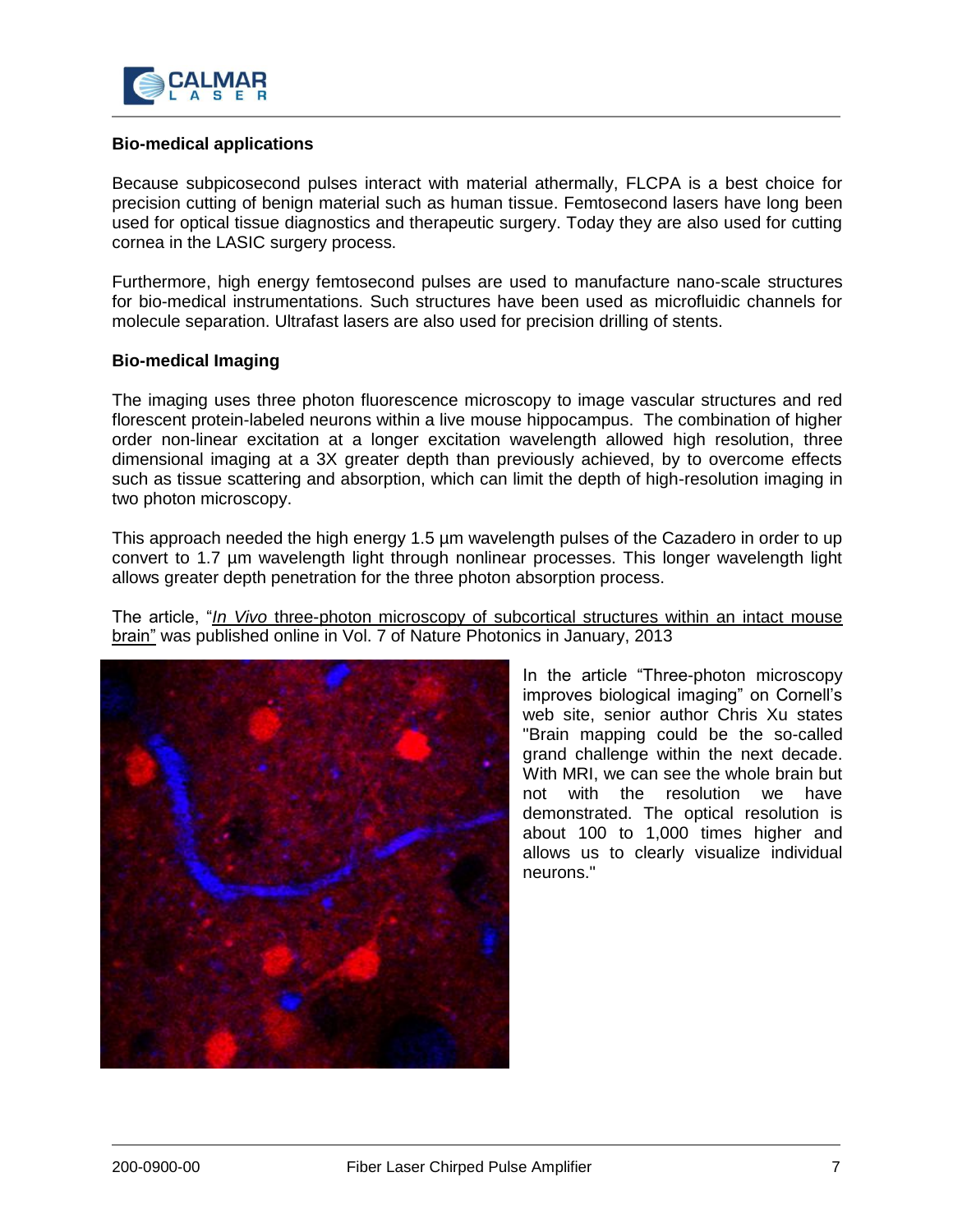

#### **Semiconductor processing**

**Example** processing on Sample: 50nm a-Si thin film on synthetic silica substrate

|                      | <b>Nano sec Laser</b> | Ultra Fast Laser  |  |
|----------------------|-----------------------|-------------------|--|
| Wavelength           | 1064nm                | 1552nm            |  |
| <b>Pulse Energy</b>  | $300\mu$ J            | 1uJ               |  |
| Rep. rate            | 3kHz                  | 100kHz            |  |
| <b>Stage Speed</b>   | 50mm/sec              | 50mm/sec          |  |
| <b>Process width</b> | $100 \mu m$           | 10 <sub>µ</sub> m |  |



Thin film removal with nanosec laser Process width: approx. 100 µm



Thin film removal with ultra fast laser Process width: approx. 10 µm

### **Example**: Sapphire is used for LED substrate

| <b>Pulse Energy</b>  | $5\mu$ J  |
|----------------------|-----------|
| Rep. rate            | 500kHz    |
| <b>Stage Speed</b>   | 50mm/sec  |
| <b>Process width</b> | $4 \mu m$ |



Process width is approx. 10um incl. debris.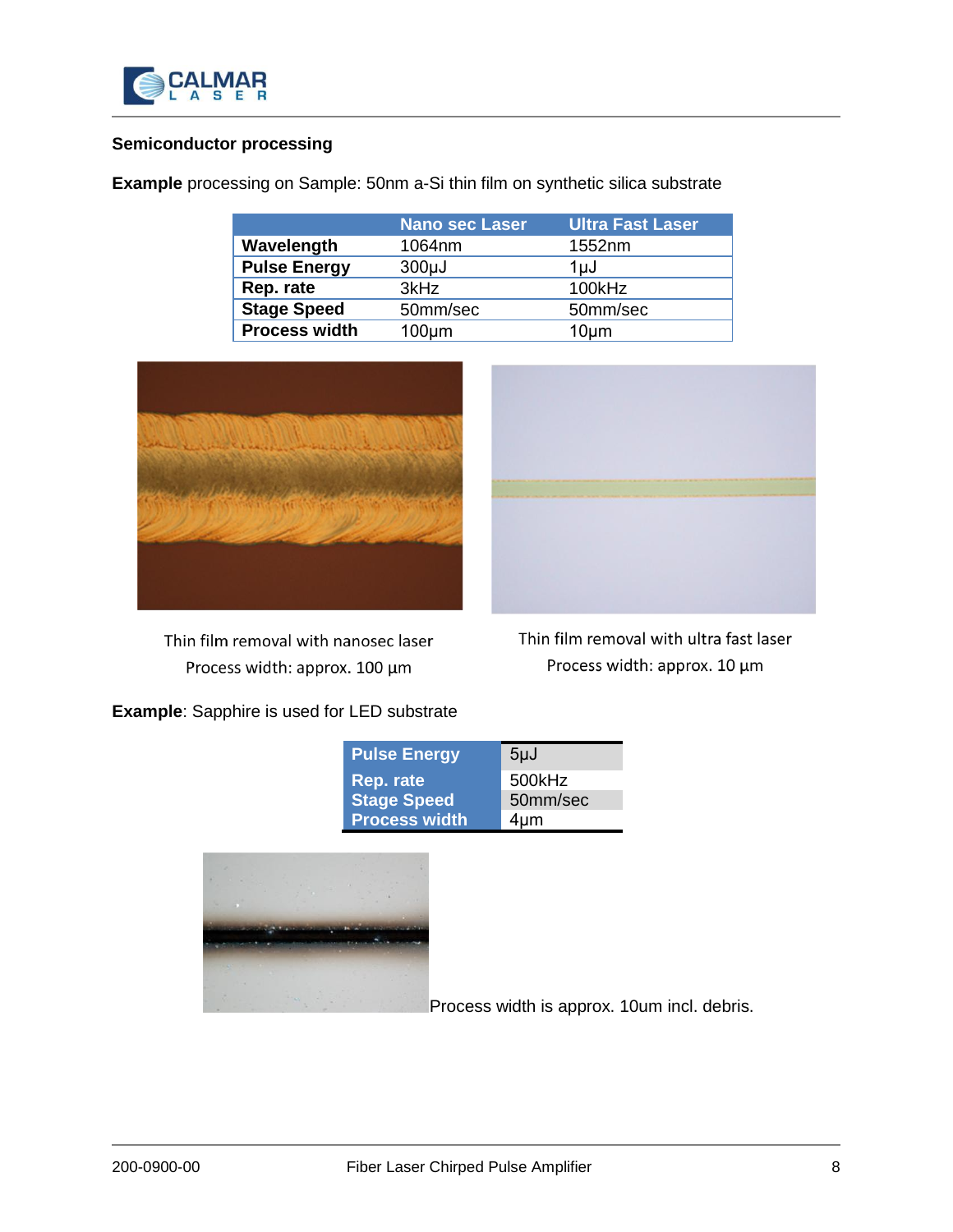

#### **Precision material processing**

High energy subpicosecond pulses interacts with material athermally a great advantage when micro-precision material processing is concerned. It is possible that femtosecond pulses can cut a smaller hole size than the wavelength, through intensity higher than ablation threshold and typical infrared femtosecond lasers can write fine structure with size under several tens of nanometers.

Example: Polyimide is a material used in flexible substrate.

| <b>Pulse Energy</b><br>Rep. rate<br><b>Stage speed</b><br><b>Process Width</b> | $5\mu$ J<br>500kHz<br>50mm/sec<br>$17 \mu m$ |  |
|--------------------------------------------------------------------------------|----------------------------------------------|--|
|                                                                                |                                              |  |
|                                                                                |                                              |  |

#### **Nanostructuring**

Compared to the well-known lithography method, femtosecond pulses are cost-effective in MEMs structuring. Femtosecond lasers provide a convenient, economical, and flexible way to fabricate three-dimensional biomedical patterns by varying the beam-scanning speed during ablation whereas clean room lithography requires a highly controlled environment and has limited capability for 3-D structuring.

Beside these listed applications a reliable high energy femtosecond source is now expanding its usages from academic research, through industry, to consumer medical markets and fiber laser can provide reliable source for various applications.

#### More information

For more information, the following references may be of interest.

#### **General applications**

1. W. Kautek, J. Krüger, "Femtosecond pulse laser ablation of metallic, semiconducting, ceramic, and biological materials," *Proc. of SPIE*, 2207, 600-611, (1994).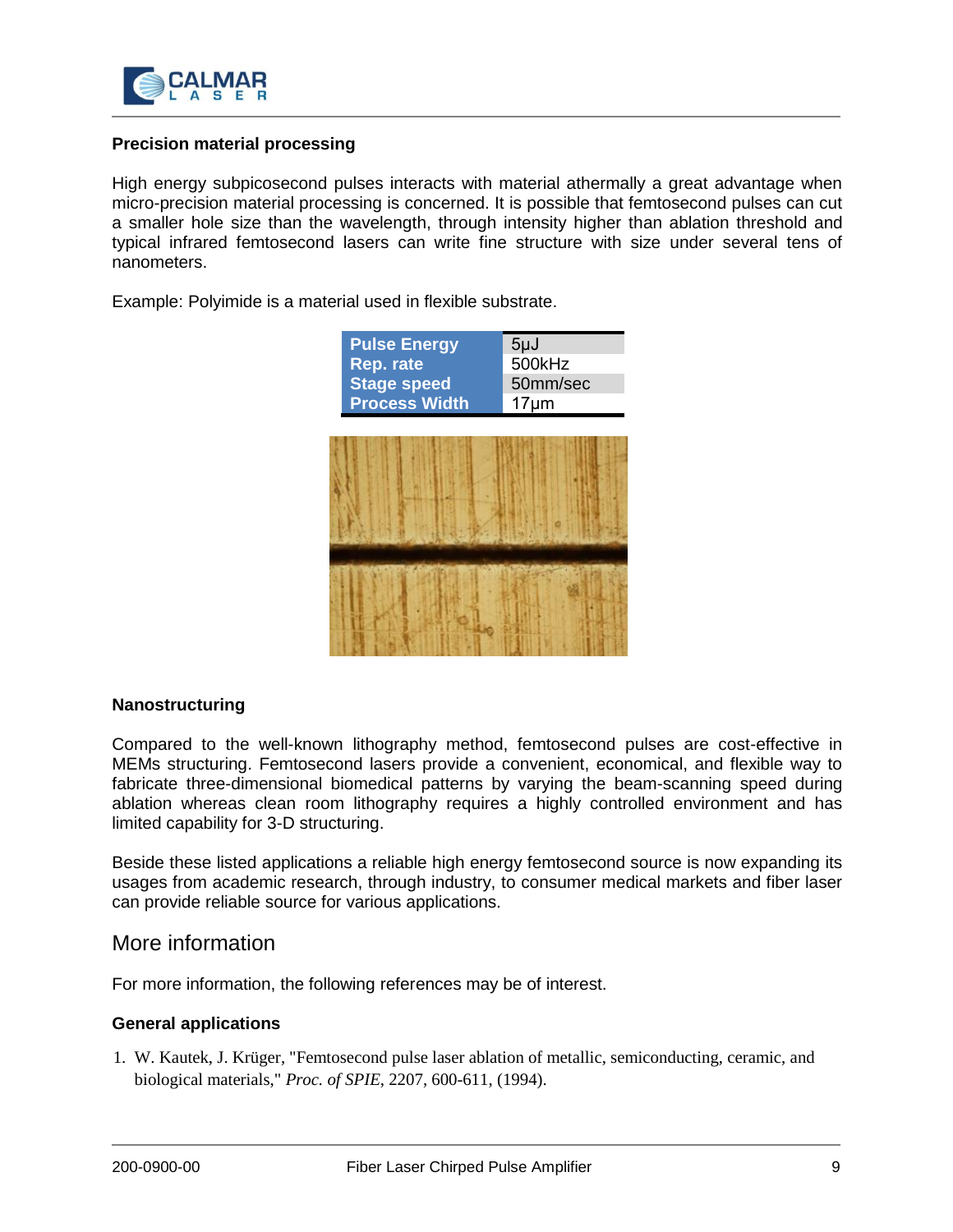

#### **Bio-medical applications**

- 1. Kazue Ozono, Minoru Obara, Jun Sakuma, "Ablation processing of biomedical materials by ultrashort laser pulse ranging from 50 fs through 2 ps", *Proc. of SPIE* 4978, (2003) pp. 208-213.
- 2. M.D. Feit, A.M. Rubenshik, B.-M. Kim, L.B. da Silva, M.D. Perry, "Physical Characterization of ultrashort laser pulse drilling of biological tissue," *Applied Surface Science*, 127-129 (1998) 869-874.
- 3. C. Momma, U. Knop, S. Nolte; "Laser Cutting of Slotted Tube Coronary Stents –State-of-the-Art and Future Developments". *Progress in Biomedical Research,* (Feb 1999) pp 39-44
- 4. H. Huang, H.Y. Zheng, G.C. Lim, "Femtosecond laser machining characteristics of Nitinol", Applied Surface Science 228 (2004) pp. 201–206

#### **Machining of metals**

1. Ancona, A., Röser, F., Rademaker, K., Limpert, J., Nolte, S., & Tünnermann, A. (2008). "High speed laser drilling of metals using a high repetition rate, high average power ultrafast fiber CPA system." *Optics Express* , 16 (12), 8958-8968

#### **Machining of glass**

- 1. Joglekar, A. P., Liu, H.-h., Meyhofe, E., Mourou, G., & Hunt, A. J. (2004). Optics at critical intensity: Applications to nanomorphing. *Proc. Nat. Acad. Sci.* , 101 (16).
- 2. Glezer, E., & Mazur, E. (1997). Ultrafast-laser driven micro-explosions in transparent materials *Appl. Phys. Let*t. , 71, 882–884
- 3. Du, D., Liu, X., Korn, G., Squier, J., & Mourou, G. (1994). "Laser-induced breakdown by impact ionization in Si02 with pulse widths from 7 ns to 150 fs" *Appl. Phys. Lett.* , 64, 3071–3073
- 4. Lenzner, M., Kruger, S., Sarania, S., Cheng, Z., Spielmann, C., Mourou, G., et al. (1998). Femtosecond Optical Breakdown in Dielectrics. *Phys. Rev. Lett. , 80*, 4076-4079

#### **Machining of semiconductors**

- 1. Smirl, I. Boyd, T. Boggess, S. Moss, H. van Driel, "Structural changes produced in silicon by intense 1 µm ps pulses*," J. Appl Phys*. 60 1169-1182 (1986).
- 2. B.K.A. Ngoi, K. Venkatakrishnan, L.E.N. Lim, B. Tan, "Submicron micromachining on silicon wafer using femtosecond pulse laser," *Jour. of Laser Applications* 13, 41-43 (2001).
- 3. W. Kautek, J. Krüger, "Femtosecond-Pulse laser Microstructuring of Semiconducting Materials," *Materials Science Forum* v.173-174, 17-22, (1995).
- 4. J. Krüger, W. Kautek, "Femtosecond-pulse laser processing of metallic and semiconducting thin films," *SPIE* 2403, 236-447, (1995).
- 5. P.P. Pronko, P.A. VanRompay, R.K. Signh, F. Qian, D.Du, X. Liu, "Laser induced avalanche ionization and electron-lattice heating of silicon with intense near IR femtosecond pulses," *Mat Res. Soc. Symp. Proc*., Vol 397, 45-51, (1996).
- 6. T.-H. Her, R. J. Finlay, C. Wu, S. Deliwala, E. Mazur, "Microstructuring of silicon with femtosecond laser pulses," *Appl. Phys. Let*., 73, 1673-1675 (1998).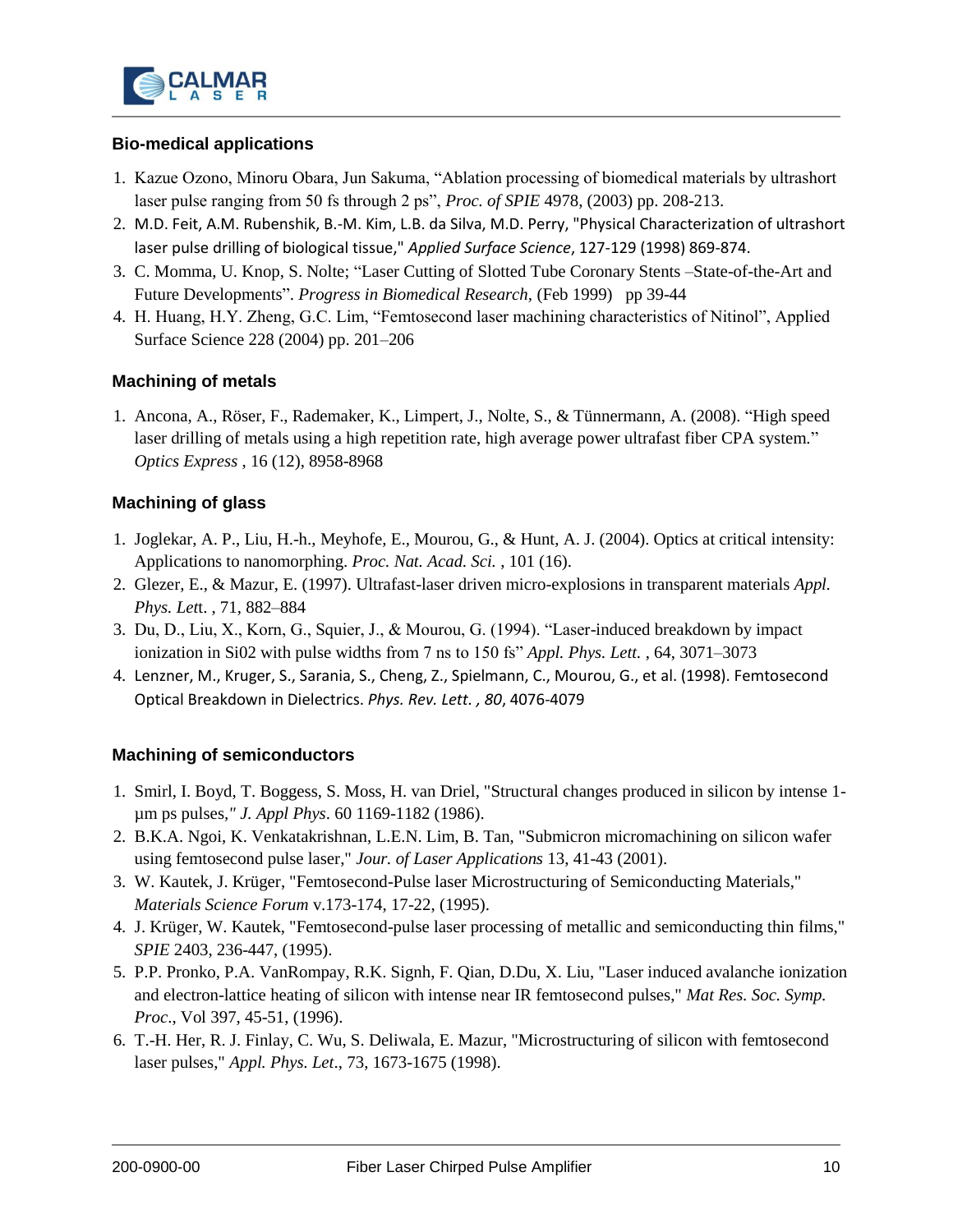

7. Cavalleri, K. Sokolowski-Tinten, J. Bialkowski, D. von der Linde, "Femtosecond laser ablation of gallium arsenide investigated with time-of-flight mass spectroscopy," *Appl. Phys. Let*., 72, 2385-2387, (1998).

#### **Other Applications**

- 1. Rosenfeld, D. Ashendasi, H. Varel, M. Wähmer, E.E.B. Campbell, "Time resolved detection of particle removal from dielectrics on femtosecond laser ablation," Applied Surface Science 127-129 (1998) 76- 80.
- 2. W. Kautek, S. Pentzien, P. Rudolph, J. Krüger, E. König, "Laser interaction with coated collagen and cellulose fibre composites: fundamentals of laser cleaning of ancient parchment manuscripts and paper," Applied Surface Science 127-129 (1998) 746-754.

## Packaging

Fiber lasers offer advantages in maintaining stable operation over years, low total cost of ownership, and predictable operation in a small package. See our white paper "Fiber Laser Advantages".

The FLCPA is usually preferred to be packaged into two boxes. The controller box handles the controls and electrical drives for the diode pump lasers, and monitors system performance in communication via a USB. The second optical box contains the fiber optical elements and can remain isolated on a laboratory table. The output of the CPA is in free space, so the optical box is designed for steady mounting on an optical table.



*Figure 1 Typical Pulse Amplifier Package*

If desired, Calmar can also package the entire FLCPA system into one closed box with USB interface for OEM integration.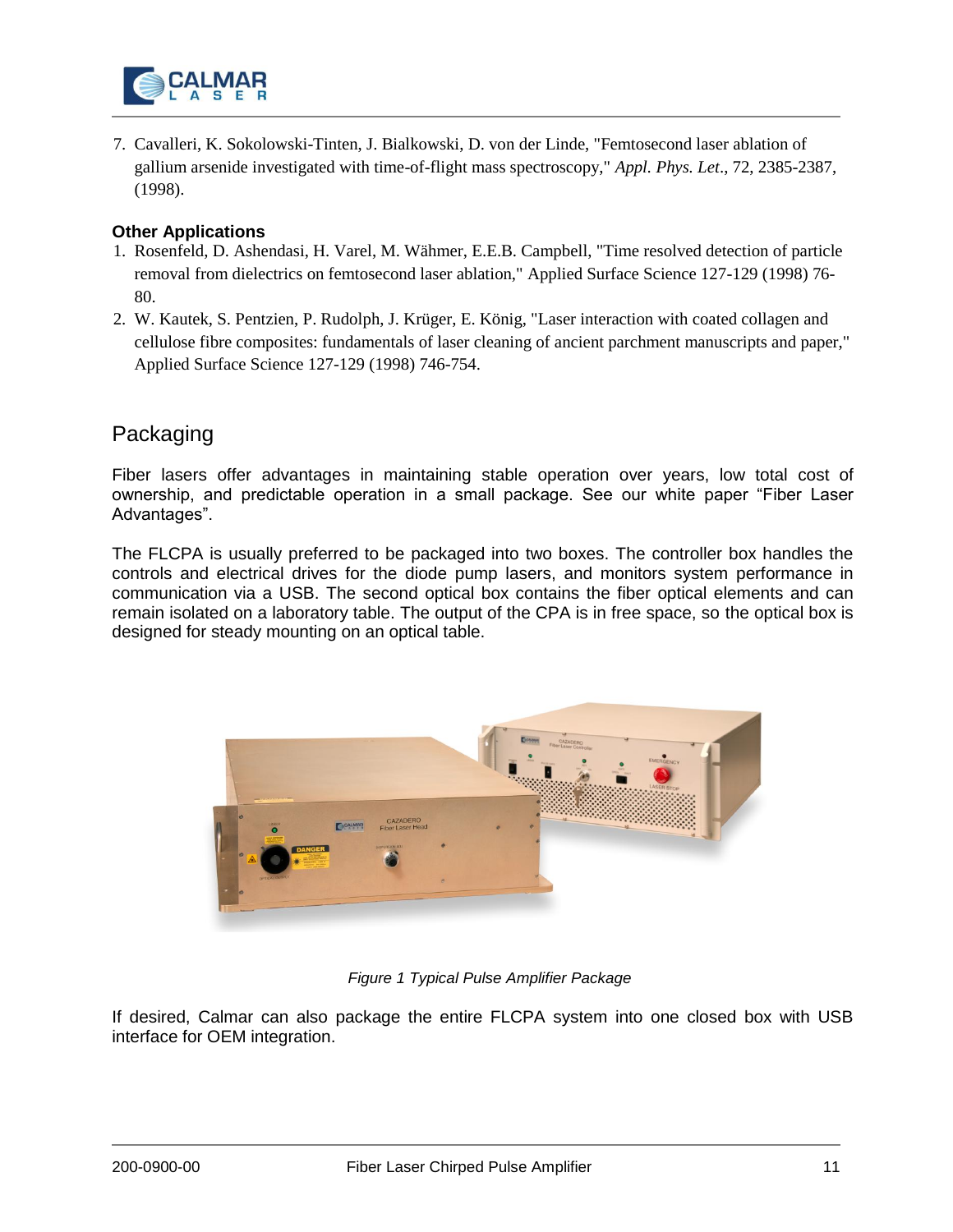

# Beam Performance

The following test results give an indication of the performance of Calmar's Femtosecond Fiber Lasers. Please note that the noise in the measured beam profile is caused by the sampling aliasing between the detector frequency (20 Hz) and the laser frequency (100 kHz).



(white: measured profile, blue: Gaussian fit)

*Figure 2 Beam Output Quality, M<sup>2</sup> < 1.2*

# Technical Specifications

| <b>Model Number</b>                  | FLCPA-01C                                         | FLCPA-01U                        | FLCPA-02U  | FLCPA-05U |
|--------------------------------------|---------------------------------------------------|----------------------------------|------------|-----------|
| Pulse Width (ps)*                    | < 0.5                                             | < 0.5                            | < 0.5      | < 0.5     |
| Central Wavelength (nm)              | $1545 \sim 1555$<br>(selectable)                  | $1030 \sim 1065$<br>(selectable) |            | 1030      |
| Average Power (W)                    |                                                   | Up to $4$                        | Up to $4$  | Up to $4$ |
| Repetition Rate (KHz)                | Up to 1000                                        | Up to 4000                       | Up to 1350 | Up to 200 |
| Pulse Energy (µJ)                    |                                                   |                                  | 3          | 20        |
| <b>Polarization Extinction Ratio</b> | 20 dB (typical)                                   |                                  |            |           |
| Output Beam (mm)                     | Free space, diameter $3.0$ (typical), $M^2 < 1.2$ |                                  |            |           |
| Operating Temp (°C)                  | $15 \sim 30$                                      |                                  |            |           |
| Operating Voltage (VAC)              | $85 \sim 264$                                     |                                  |            |           |

\* *A sech2 pulse shape (convolution factor of 0.65) is used to determine the pulse width for the second harmonic autocorrelation trace. Due to our continuous improvement program, specifications are subject to change without notice.*